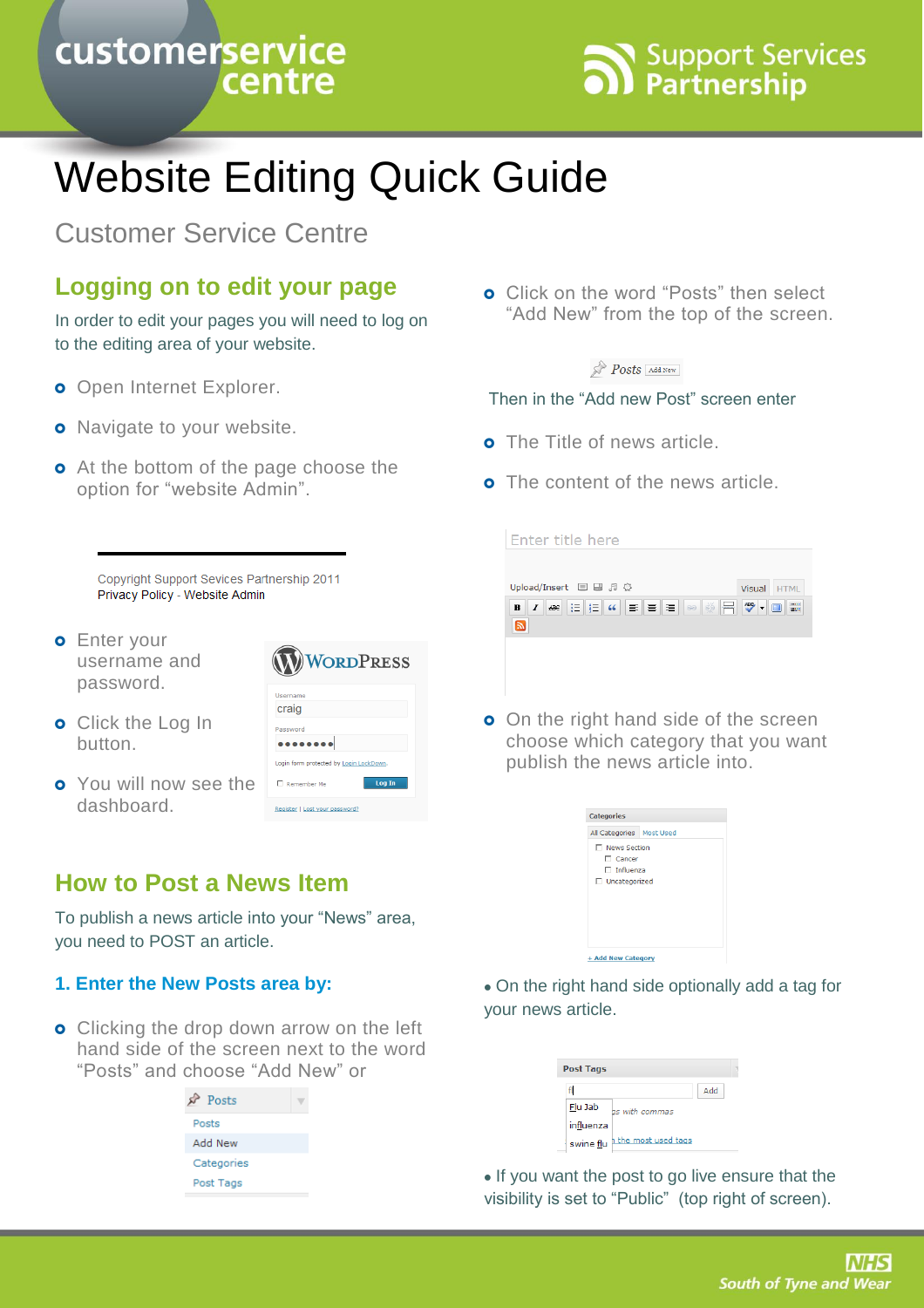| <b>Publish</b>                      |         |
|-------------------------------------|---------|
| <b>Save Draft</b>                   | Preview |
| Status: Draft Edit                  |         |
| Visibility: Public Edit             |         |
| <b>Ext</b> Publish immediately Edit |         |
| Move to Trash                       | Publish |

- Optionally set a date in the future for when your article will become visible.
- Click the "publish" button.

### **2. On the right hand side of the screen in the "QuickPress" area enter**

- **o** The title of the post.
- **o** The content of the post in the next box.

| <b>QuickPress</b> |                       |
|-------------------|-----------------------|
| Title             |                       |
|                   | Upload/Insert 国 品 月 ☆ |
| Content           |                       |
|                   |                       |
| Tags              |                       |
|                   |                       |
|                   | Save Draft<br>Reset   |
|                   | <b>Publish</b>        |

- **o** Optionally add any tags to the post (as detailed above)
- **o** To publish the article straight away click the "Publish" button.

# **Category**

When you "Post" a news article you can help your patients find related articles by grouping them into categories. Categories are usually broad terms rather than specific subjects e.g. Influenza, Health etc. They become hyperlinks on your website.

#### **How to Create a new category**

Categories can be created

- 1. When you create your news article (Post) or
- 2. From the main category section

### **1. Create at same time as news article**

**o** On the right hand side of screen choose the option "Add New Category".

| + Add New Category  |  |
|---------------------|--|
|                     |  |
| - Parent Category - |  |
| Add New Category    |  |

- **o** Type in the name for the category.
- o If it is a sub category then choose its parent

| Posts             |  |
|-------------------|--|
| Posts             |  |
| Add New           |  |
| <b>Categories</b> |  |
| Post Tags         |  |

- **o** Click "Add new Category".
- **2. Create from Main category section**
- **o** Click categories from navigation menu.
- **o** Enter category name.

| Name                  |                                                                                                                                                                     |
|-----------------------|---------------------------------------------------------------------------------------------------------------------------------------------------------------------|
|                       | The name is how it appears on your site.                                                                                                                            |
| Slug                  |                                                                                                                                                                     |
| numbers, and hyphens. | The "slug" is the URL-friendly version of the name. It is usually all lowercase and contains only lette                                                             |
| Parent<br>None        |                                                                                                                                                                     |
|                       | Categories, unlike tags, can have a hierarchy. You might have a Jazz category, and under that have<br>children categories for Bebop and Big Band. Totally optional. |
| <b>Description</b>    |                                                                                                                                                                     |
|                       |                                                                                                                                                                     |
|                       |                                                                                                                                                                     |
|                       |                                                                                                                                                                     |

- **o** Enter Slug (what you type here will appear in the website address bar when the user clicks the category name).
- **o** Choose this category's parent.
- **o** Optionally add a description.
- **o** Click Add new Category.

Add New Category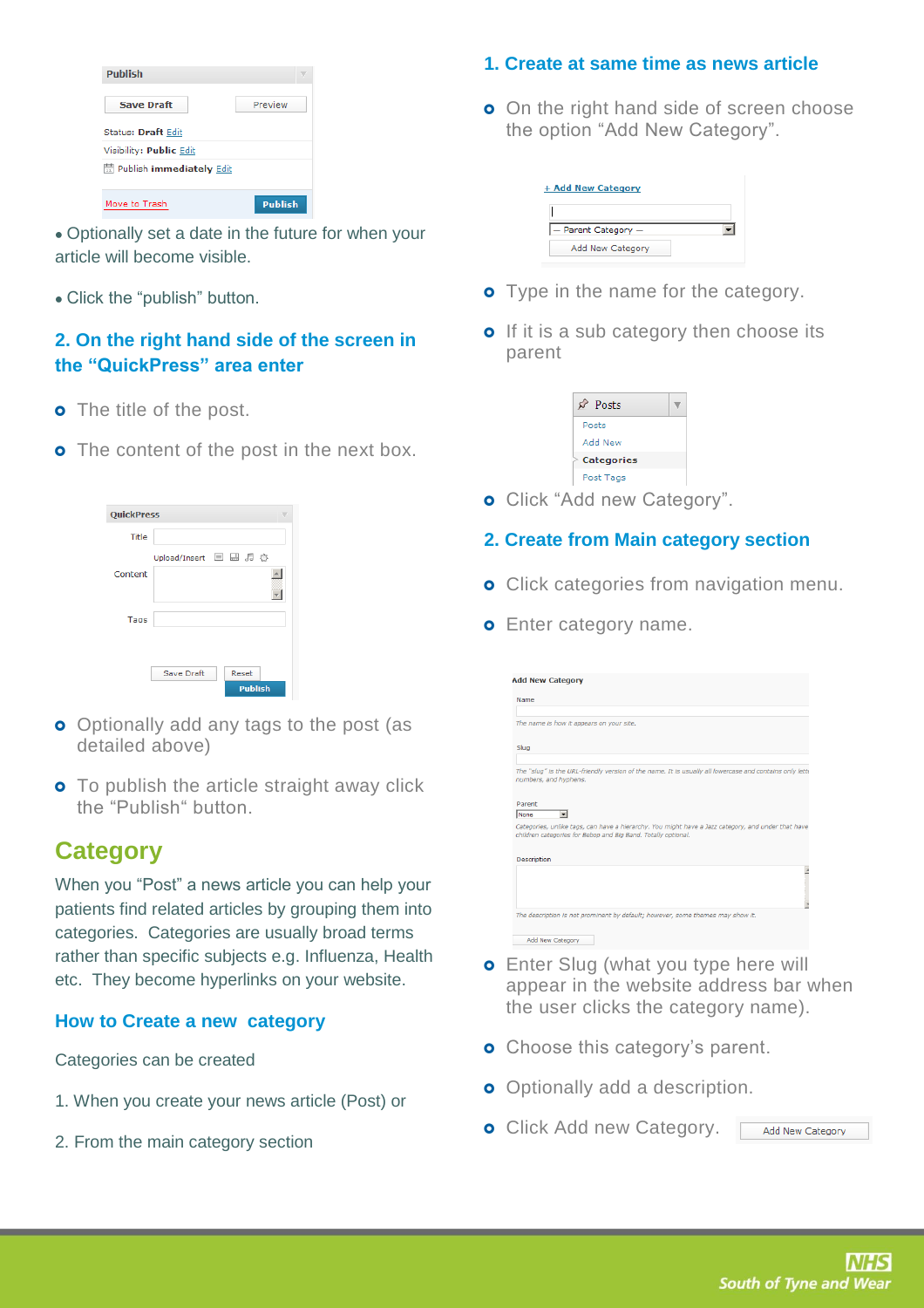# **Tags**

Tags are very similar to Categories and are used to link similar news articles, however tags tend to be much more subject specific e.g. No smoking day.

#### **How to create a new tag**

Tags can be created

- 1. When you create your news article (Post) or
- 2. From the main "Post Tags" section.

#### **1. Create tags at same time as news article**

- **o** On the right hand side of screen in the "Post Tags" section start Post Tags to type the name of the Add  $f$  $E$ lu Jab "post tag". influenza swine flu the most used tags
- **o** Any tags that start with these letters will auto-complete.
- **o** Separate multiple tags with a comma ","
- **o** When you have all the tags added click "Add"

#### **Create from Main "Post Tags" section**

**o** Click "post tags" from navigation menu.



Add

- **o** Enter the tag name
- **o** Enter Slug (what you type here will appear in the website address bar when the user clicks the tag name).
- **o** Optionally add a description.

| <b>Add New Tag</b>                                                                                                                                                                                                                   |  |
|--------------------------------------------------------------------------------------------------------------------------------------------------------------------------------------------------------------------------------------|--|
| Name                                                                                                                                                                                                                                 |  |
|                                                                                                                                                                                                                                      |  |
| The name is how it appears on your site.                                                                                                                                                                                             |  |
|                                                                                                                                                                                                                                      |  |
| Slug                                                                                                                                                                                                                                 |  |
|                                                                                                                                                                                                                                      |  |
|                                                                                                                                                                                                                                      |  |
|                                                                                                                                                                                                                                      |  |
|                                                                                                                                                                                                                                      |  |
|                                                                                                                                                                                                                                      |  |
|                                                                                                                                                                                                                                      |  |
| The "slug" is the URL-friendly version of the name. It is usually all lowercase and contains only letters,<br>numbers, and hyphens.<br>Description<br>The description is not prominent by default; however, some themes may show it. |  |

**o** Click "Add New Tag" button

## **Web pages**

These hold all the information that you see on your site.

#### **How to create a new web page**

On the main navigation screen on the left hand side click the drop down arrow next to Pages and choose "Add New".

#### **Enter Page Name**

At the top of the page type in the Page name

#### **NOTE**

The page name will be displayed on the web page itself.  $\mathbb{R}$  Add Now Page

See more toolbar buttor by clicking the last button on the top row:

upload a picture.

If you want to upload a picture then click

the small button above the toolbar to

**SHOP** 

Upload/Insert  $\equiv$ 

#### **Notes on Pictures**

Please make sure your pictures are resized for the Internet (e.g. No more than 400 pixels wide), if you need to resize your images then try one of the online tools e.g. www.webresizer.com.



 $\mathcal{P}$  Posts **mg** Media  $\mathscr{P}$  Links **Pages** Pages Add Nev  $\bigoplus$  Comments